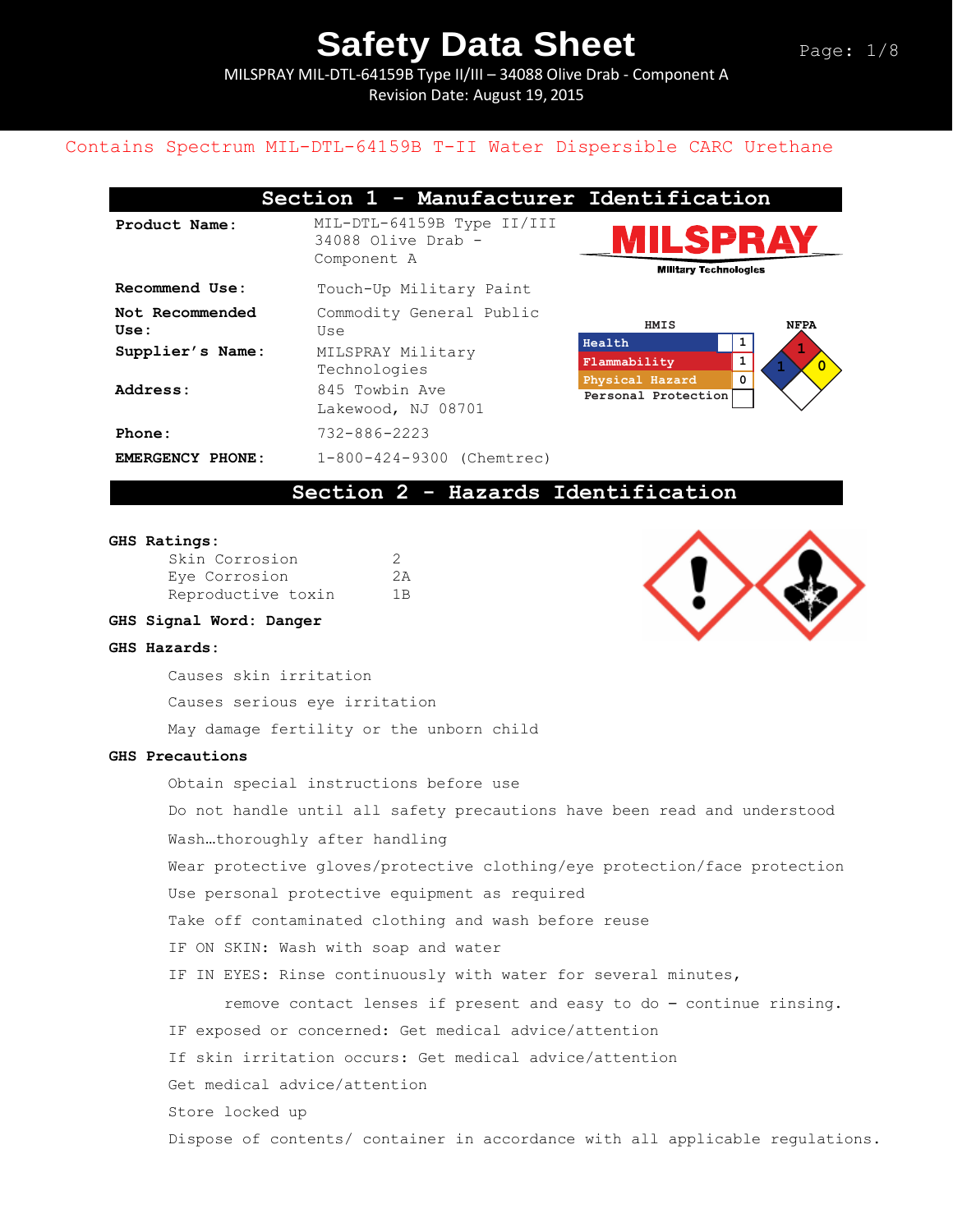MILSPRAY MIL-DTL-64159B Type II/III – 34088 Olive Drab - Component A Revision Date: August 19, 2015

# **Section 3 - Composition/Information on Ingredients**

| Chemical                                       | CAS No.          | Weight<br>Percent |
|------------------------------------------------|------------------|-------------------|
| Water                                          | $7732 - 18 - 15$ | $40 - 50%$        |
| Trade Secret                                   | N/A              | $10 - 20$ %       |
| Polymeric condensate of urea &<br>formaldehyde | $9011 - 05 - 6$  | $10 - 20$ %       |
| Inorganic Metal Oxide                          | $20344 - 49 - 4$ | $5 - 10%$         |
| n-Methyl-2-Pyrrolidone                         | $872 - 50 - 4$   | $1 - 5%$          |
| Ethene, Homopolymer                            | $68441 - 17 - 8$ | $1 - 5%$          |
| Titanium Dioxide                               | $13463 - 67 - 7$ | $1 - 5%$          |
| Inorganic Metal Oxide                          | $1317 - 61 - 9$  | $1 - 5%$          |

### **Section 4 - First Aid Measures**

**EYE CONTACT:** Flush eyes gently with water shile holding eyelids apart. If symptoms persist or if there is any visual difficulty, seek immediate medical attention.

**SKIN CONTACT:** Remove contaminated clothing. Wash exposed area with soap and water. If symptoms persist, seek medical attention. Launder clothing before reuse.

**INHALATION:** If symptoms develop, move individual away from exposure and into fresh air. If symptoms persist, seek medical attention. If breathing is difficult, administer oxygen. Keep person warm and quiet; seek immediate medical attention.

**INGESTION:** Seek medical attention. If individual is drowsy or unconscious, do not give anything by mouth; place individual on the left side with the head down. Contact a physician, medical facility, or poison control center for

advice about whether to induce vomiting. If possible, do not leave individual unattended.

**NOTE TO PHYSICIAN:** Preexisting disorders of the following organs (or organ systems) may be aggravated by exposure to this material: lung (ie; asthma-like conditions), skin (redness or rash-like symptoms, irritation)

### **Section 5 - Fire Fighting Measures**

**FLASH POINT:** 95C (203F) **LEL:** 1.00 **UEL:** 10.00

**SUITABLE EXTINGUISHING MEDIA:** Use water, foam, Carbon Dioxide, or Dry Chemical fire fighting apparatus.

**UNSUITABLE EXTINGUISHING MEDIA:** Not available.

**UNUSUAL FIRE & EXPLOSION HAZARDS:** This water based solution in non-flammable however, in a fire situation vapors that are heavier than air and may travel along the ground or be moved by ventilation and ignited by heat, pilot lights, other flames, or other ignition sources at locations distant from material handling area. Never use welding or cutting torch on or near containers even when empty, as product and/or product residue can ignite explosively.

**PRODUCTS OF COMBUSTION:** May form oxides of carbon, and nitrogen.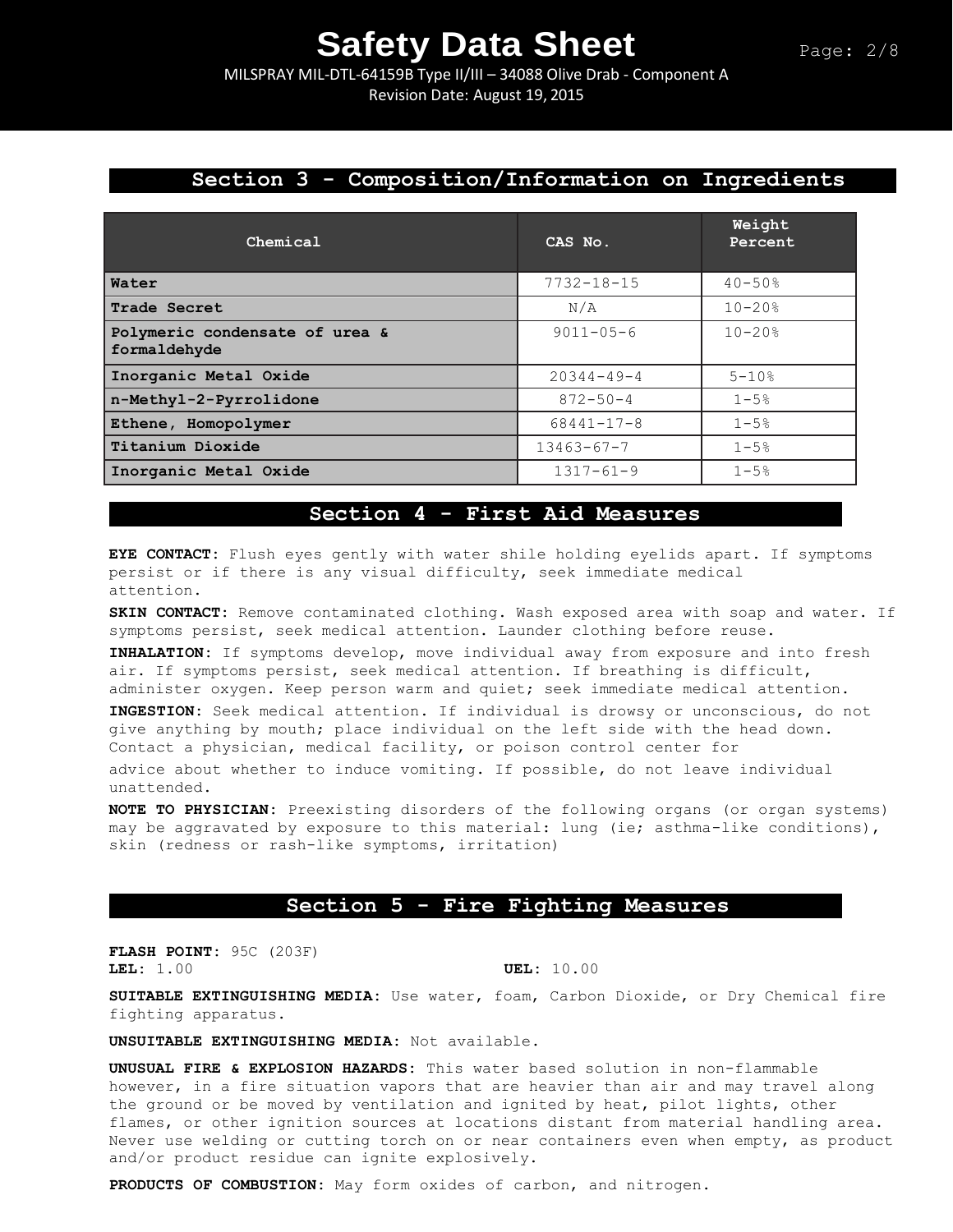MILSPRAY MIL-DTL-64159B Type II/III – 34088 Olive Drab - Component A

Revision Date: August 19, 2015

**PROTECTION OF FIREFIGHTERS:** Treat all fires as chemical in nature. The use of water may be suitable as an extinguishing media, but will be helpful in keeping adjacent containers cool. Avoid spreading burning liquid with water used for cooling purposes.

**FIRE FIGHTING EQUIPMENT:** Firemen and emergency responders: wear full turnout gear or Level A equipment including positive-pressure, self-contained breathing apparatus (SCBA), and chemical resistant personal protective equipment. Refer to the personal protective equipment section of this SDS.

**NFPA 704:** Health = 1 Flammability = 1 Instability = 0

### **Section 6 - Accidental Release Measures**

**PERSONAL PRECAUTIONS:** Not available.

**SPILL AND LEAK PROCEDURES:** Spill supervisor - Ensure cleanup personnel wear all appropriate Personal Protective Equipment (PPE), including respiratory protection. Remove all ignition sources. Keep nonessential personnel away from the contaminated area.

**ENVIRONMENTAL PRECAUTIONS:** Stop spill at source, and prevent material from entering drains, sewers, streams or other bodies of water.

**METHODS OF CONTAINMENT:** Dike spill area with suitable absorbant material or chemical booms to limit spreading. If run-off occurs, notify authorities as required.

#### **METHODS OF CLEAN-UP:**

**SMALL SPILLS:** Ventilate area, and keep sources of ignition and hot metal surfaces isolated from the spill Absorb liquid using vemiculite, sawdust, speedy-dry, or other suitable floor absorbant material Use only non-sparking tools to collect and transfer to a suitable container for disposal in accordance with local, and federal regulations.

**LARGE SPILLS:** Eliminate all ignition sources, and ventilate area. Persons not wearing protective equipment should be excluded from area of spill until clean-up has been completed. Stop spill at source, and prevent material from entering drains, sewers, streams or other bodies of water. Dike spill area with suitable absorbant material or chemical booms to limit spreading. If runoff occurs, notify authorities as required. Pump or vacuum transfer spilled product to clean containers for recovery. Absorb unrecoverable product, and transfer contaminated absorbent, soil and other materials to containers for disposal in accordance with local, state, and federal regulations. Note; use only non-sparking equipment to clean up spills.

**OTHER INFORMATION:** Not available.

# **Section 7 - Handling and Storage**

**HANDLING**: Wear all appropriate Personal Protective Equipment (PPE). Wear respiratory protection or ensure adequate ventilation at all times as vapors can accumulate in confined or poorly ventilated areas. Use the product in a manner which minimizes splashes and/or the creation of dust. Keep containers dry and closed when not in use. Do not handle or store material near heat, sparks, open flames, or other sources of ignition. Sufficiently ground container when transferring material from one container to another. Emergency eyewash fountains and safety showers should be available in the immediate vicinity of potential exposure. Sudden release of hot organic chemical vapors or mists from process equipment operating at elevated temperatures and pressures, or sudden ingress of air into vacuum equipment, may result in ignitions without the presence of obvious ignition sources. Any use of this product in elevated temperature, pressurized, or vacuum process should be thoroughly evaluated to establish and maintain safe operating conditions.

**STORAGE:** Store this material in tightly sealed original containers only, in a segregated area with adequate ventilation to prevent a build-up of "fumes" that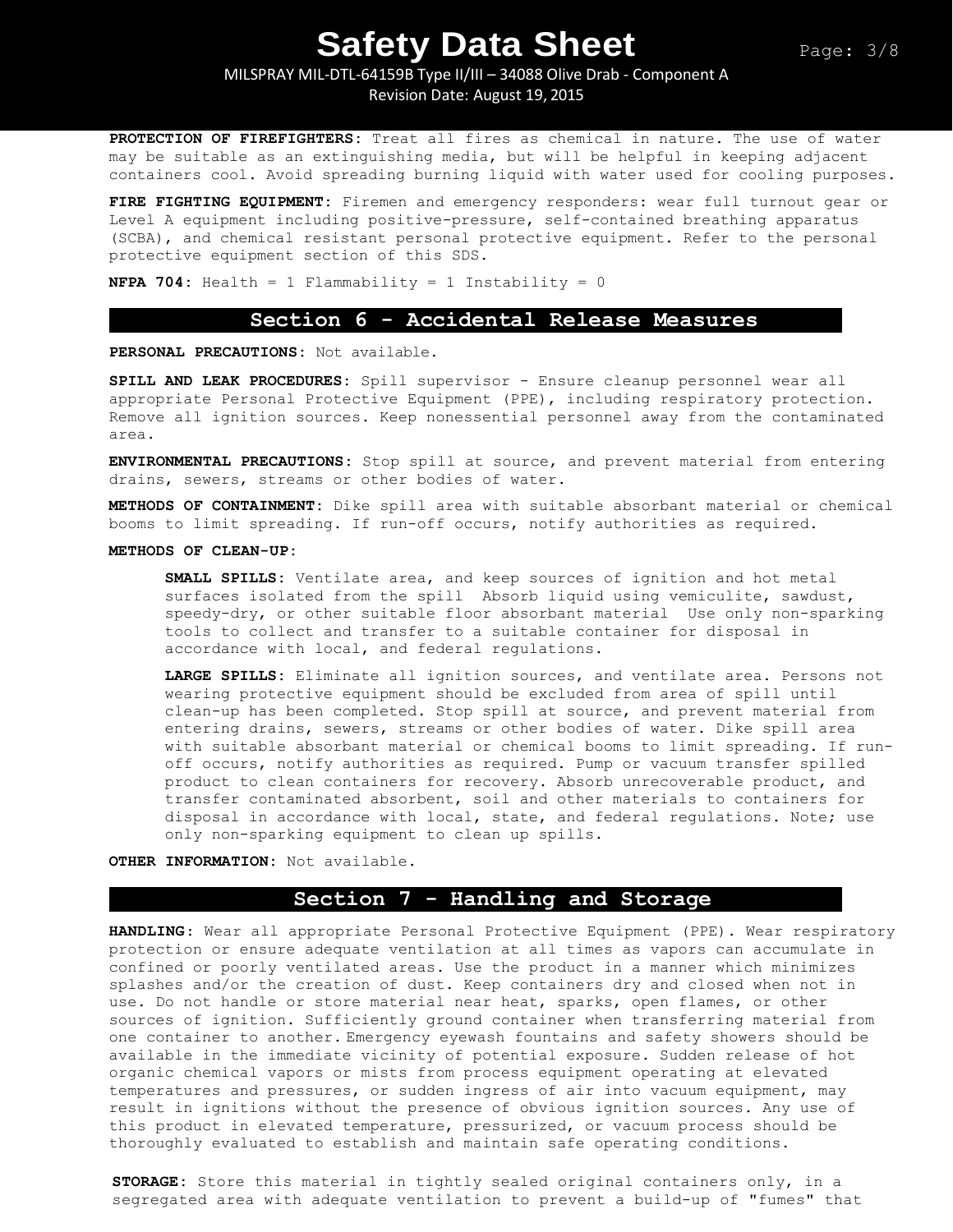# MILSPRAY MIL-DTL-64159B Type II/III – 34088 Olive Drab - Component A Revision Date: August 19, 2015

could pose a safety hazard with regard to personal exposure and fire. Keep all sources of ignition away from storage area, and store material at temperatures between 50 to 80 degrees F.

|                                                |                                        | Section 8 - Exposure Controls/Personal Protection |                                                                                      |
|------------------------------------------------|----------------------------------------|---------------------------------------------------|--------------------------------------------------------------------------------------|
| Chemical                                       | <b>OSHA</b><br>Exposure<br>Limits      | <b>ACGIH</b><br>Exposure<br>Limits                | Other Exposure<br>Limits                                                             |
| Water                                          | OELs not<br>established                | OELs not<br>established                           |                                                                                      |
| Trade Secret                                   |                                        |                                                   |                                                                                      |
| Polymeric condensate of<br>urea & formaldehyde | OELs not<br>established                | OELs not<br>established                           | PEL $15mg/m3 -$<br>TWA (total<br>dust)<br>$PEL$ 5mg/m3 -<br>TWA (respirable<br>dust) |
| Inorganic Metal Oxide                          | OELs not<br>established                | OELs not<br>established                           |                                                                                      |
| n-Methyl-2-Pyrrolidone                         | OELs not<br>established                | OELs not<br>established                           | PEL 25 ppm-TLV                                                                       |
| Ethene, Homopolymer                            | OELs not<br>established                | OELs not<br>established                           |                                                                                      |
| Titanium Dioxide                               | PEL $15mg/m3 -$<br>TWA<br>(total dust) | $TLV$ 10mg/m3 -<br>TWA<br>(total dust)            |                                                                                      |
| Inorganic Metal Oxide                          | OELs not<br>established                | OELs not<br>established                           |                                                                                      |

**ENGINEERING CONTROLS:** Ensure that any processing ovens are vented to prevent the introduction of fumes into the workplace, and to prevent a build up of fume within the oven. Use only explosion proof equipment, and ground containers and transfer equipment. Use only chemically resistant transfer equipment, and measuring containers.

**EYE PROTECTION**: The use of safety glasses, chemical goggles, and/or face shields are recommended to safeguard against potential eye contact, irritation, or injury. The availability of eye wash stations when using this product is highly recommended.

**SKIN PROTECTION:** The use of chemical resistant gloves is recommended to prevent repeated or prolonged contact with the skin. Wear impervious clothing and boots. The use of chemical aprons is advised when working with and/or transferring these materials. The availability of safety showers in work areas is recommended**.** 

**RECOMMENDED VENTILATION:** General mechanical ventilation may be sufficient to keep product vapor concentrations within specified time-weighted averages. If general ventilation proves inadequate to maintain safe vapor concentrations, supplemental local exhaust may be required.

**RESPIRATORY PROTECTION**: If workplace exposure limits of product or any component is exceeded, the use of a NIOSH/MSHA respirator will be necessary. In general the use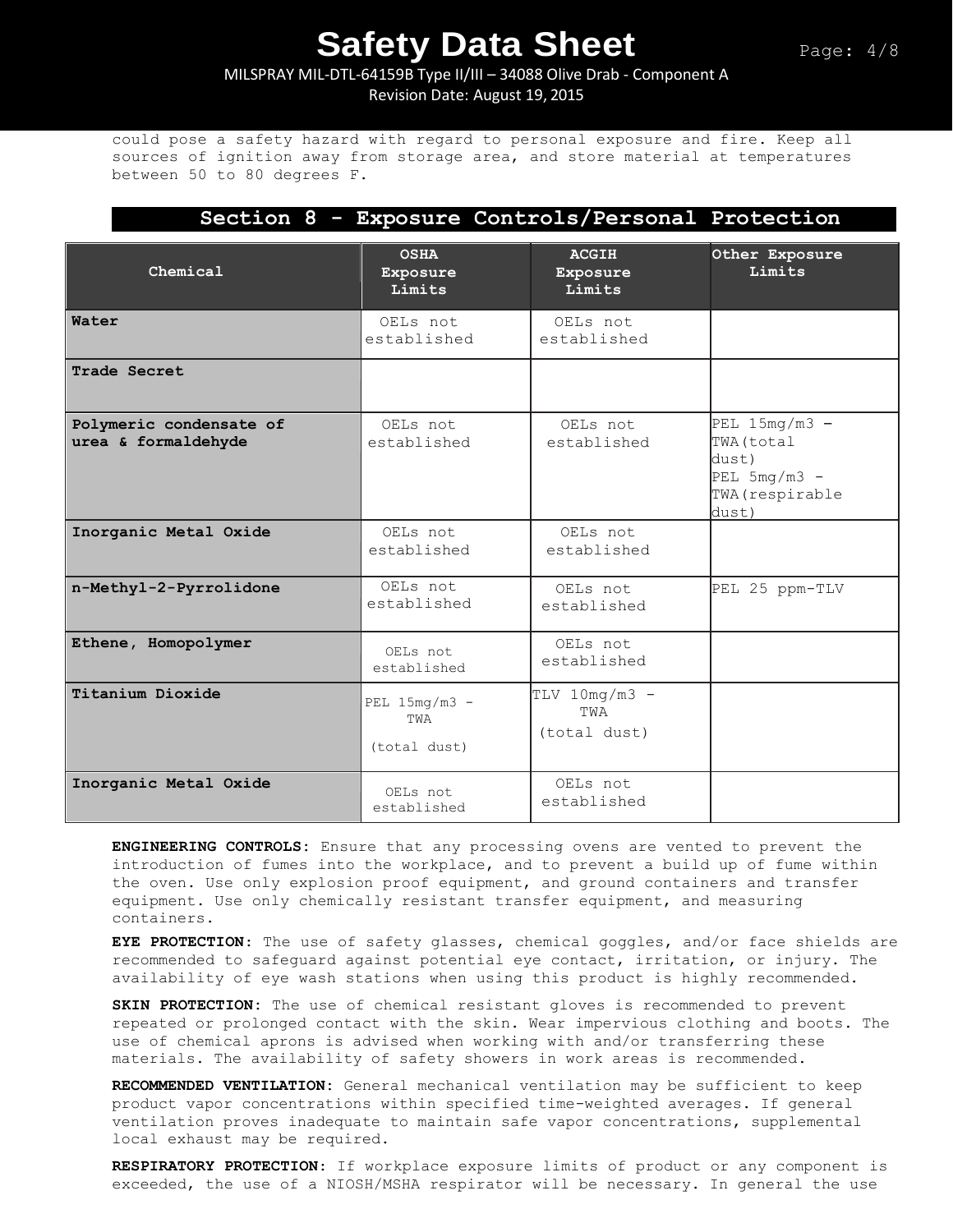# MILSPRAY MIL-DTL-64159B Type II/III – 34088 Olive Drab - Component A Revision Date: August 19, 2015

of an organic vapor cartridge with a dust/mist pre-filter will be sufficient. In the absence of proper environmental controls, a NIOSH/MSHA approved air supplied respirator is advised.

**CONTAMINATED EQUIPMENT:** Dispose of the waste in compliance with all Federal, state, regional, and local regulations.

**HYGIENE:** Not available.

### **Section 9 - Physical and Chemical Properties**

**APPEARANCE:** Viscous liquid either colored or milky depending on product.

**ODOR:** Strong solvent/ammonia type odor.

**ODOR THRESHOLD:** Not available.

**PHYSICAL STATE:** Liquid

**% Volume Volatile:** 68.73

**Formula Lb/Gal:** 9.77

**Boiling Range:** 77 to 100ᵒC

**EVAPORATION RATE:** Slower than ether.

**pH:** Not available.

**MELTING POINT/FREEZING POINT:** Not available.

**FLASH POINT:** 95°C (203°F)

**FLAMMABILITY:** Not available.

**UPPER/LOWER LIMITS FLAMMABILITY:** 10.00/1.00

**VAPOR PRESSURE:** Not available.

**RELATIVE DENSITY:** 1.170

**SOLUBILITY:** Not available.

**PARTITION COEFFICIENT:** Not available.

**AUTO-IGNITION TEMPERATURE:** Not available.

**DECOMPOSITION TEMPERATURE:** Not available.

**VISCOSITY:** Not available.

**VAPOR DENSITY:** Heavier than air.

**Lbs VOC/Gallon Less Water:** 1.10

**Grams VOC/Liter Less Water:** 132

### **Section 10 - Stability and Reactivity**

**STABILITY:** Stable.

**CONDITIONS TO AVOID:** Not available.

**INCOMPATIBLE MATERIALS:** The following incompatibilities may exist with components of this product. Strong oxidizing agents, acids, and alkali/base/caustic solutions, and heat. Strong oxidizing agents. Acids, strong oxidizing agents.

**HAZARDOUS DECOMPOSITION PRODUCTS:** Thermal decomposition in the presence of air may yield the following; Oxides of carbon, such as carbon dioxide & carbon monoxide. May form: aldehydes, carbon dioxide and carbon monoxide, ketones, organic acids.

**POSSIBILITY OF HAZARDOUS REACTIONS:** Hazardous polymerization will not occur.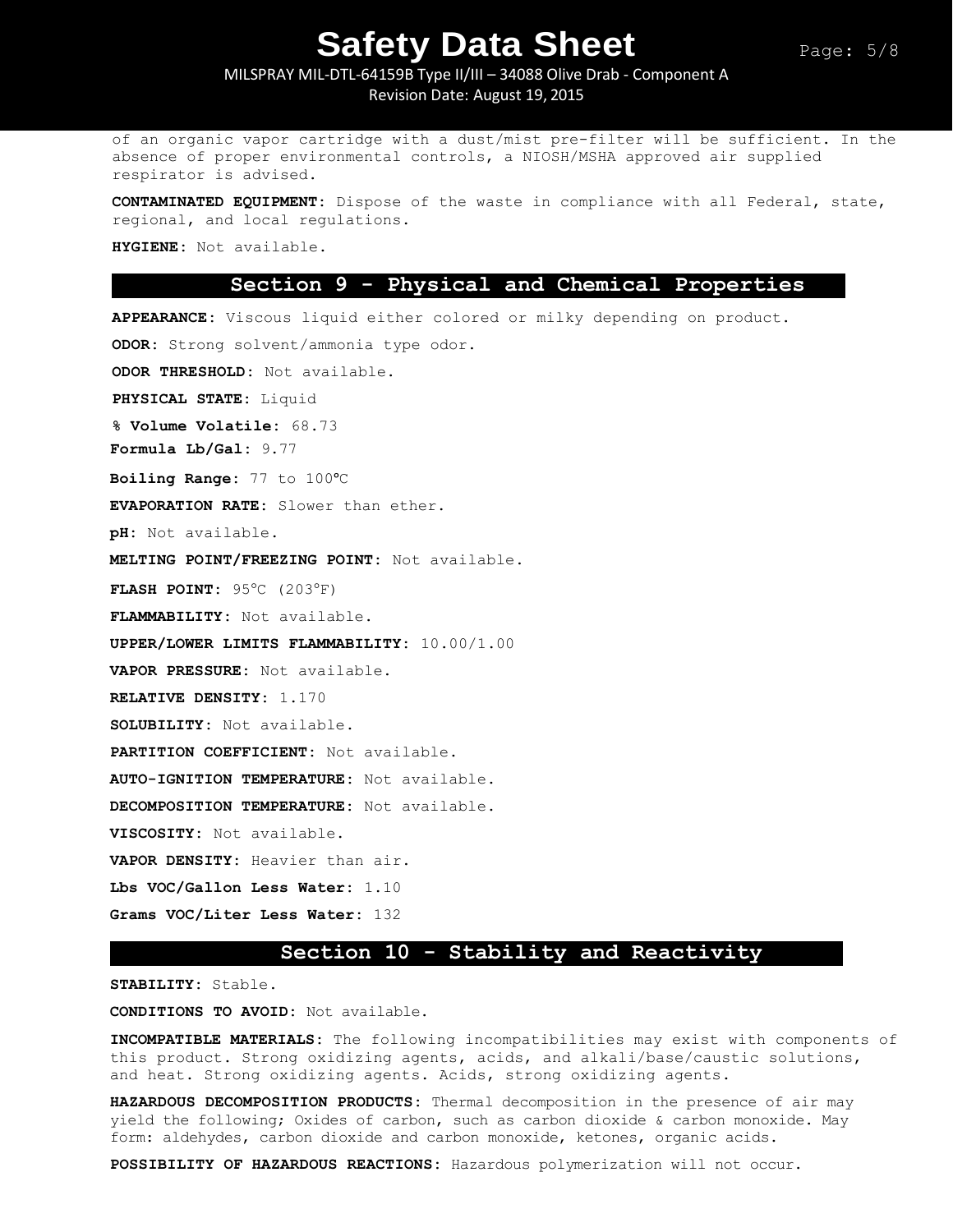MILSPRAY MIL-DTL-64159B Type II/III – 34088 Olive Drab - Component A Revision Date: August 19, 2015

### **Section 11 - Toxicological Information**

**LIKELY ROUTES OF EXPOSURE:** Eye contact, Skin contact, Ingestion, and Inhalation

**TARGET ORGANS:** Reproductive System, Skin

#### **EFFECTS OF OVEREXPOSURE:**

**EYE:** Can cause eye irritation. Symptoms include stinging, tearing, redness, and swelling of eyes. **INHALATION:** Breathing of vapor or mist is possible. Breathing small amounts of this material during normal handling is not likely to cause harmful effects. Breathing large amounts may be harmful. Symptoms usually occur at air concentrations higher than the recommended exposure limits. **SKIN:** May cause mild skin irritation. Prolonged or repeated contact may dry the skin. Symptoms may include redness, burning, drying and cracking of skin, and skin burns. Passage of this material into the body through the skin is possible, but it is unlikely that this would result in harmful effects during safe handling and use. **Ingestion:** Swallowing small amounts of this material during normal handling is not likely to cause harmful effects. Swallowing large amounts may be harmful.

This material can get into the lungs during swallowing or vomiting. This results in lung inflammation and other lung injury.

**MEDICAL CONDITIONS AGGRAVATED BY EXPOSURE:** Signs and symptoms of exposure to this material through breathing, swallowing, and/or passage of the material through the skin may include: mouth and throat irritation, stomach or intestinal upset, irritation of the nose, throat & airways, central nervous system depression, high blood sugar, coma.

**TARGET ORGAN EFFECTS:** This material shortens the time of onset or worsens the liver and kidney damage induced by other chemicals. Overexposure to this material has been suggested as a cause of the following effects in laboratory animals: mild, reversible liver effects, mild, reversible kidney effects, blood abnormalities.

**CANCER INFORMATION:** Based on the available information, this material cannot be classified with regard to carcinogenicity. This material is NOT listed as a carcinogen by the International Agency for Research on Cancer, the National Toxicology Program, or the Occupational Safety and Health Administration.

**Carcinogenicity:** The following chemicals comprise 0.1% or more of this mixture and are listed and/or classified as carcinogens or potential carcinogens by NTP, IARC, OSHA (mandatory listing), or ACGIH (optional listing) .

CAS Number-None; Description-N/A; % Weight-N/A; Carcinogen Rating-N/A

**DEVELOPMENTAL INFORMATION:** This material (or a component) may be harmful to the human fetus based on positive test results with laboratory animals. Case studies show that prolonged intentional abuse of this product during pregnancy can cause birth defects in humans.

**MIXTURE TOXICITY:** Inhalation Toxicity LC50: 5mg/L **COMPONENT TOXICITY:**

n-Methyl-2-Pyrrolidone Oral LD50: 3,598 mg/kg (Rat) Dermal LD50: 8 g/kg (Rabbit) Inhalation LC50: 3 mg/L (Rat)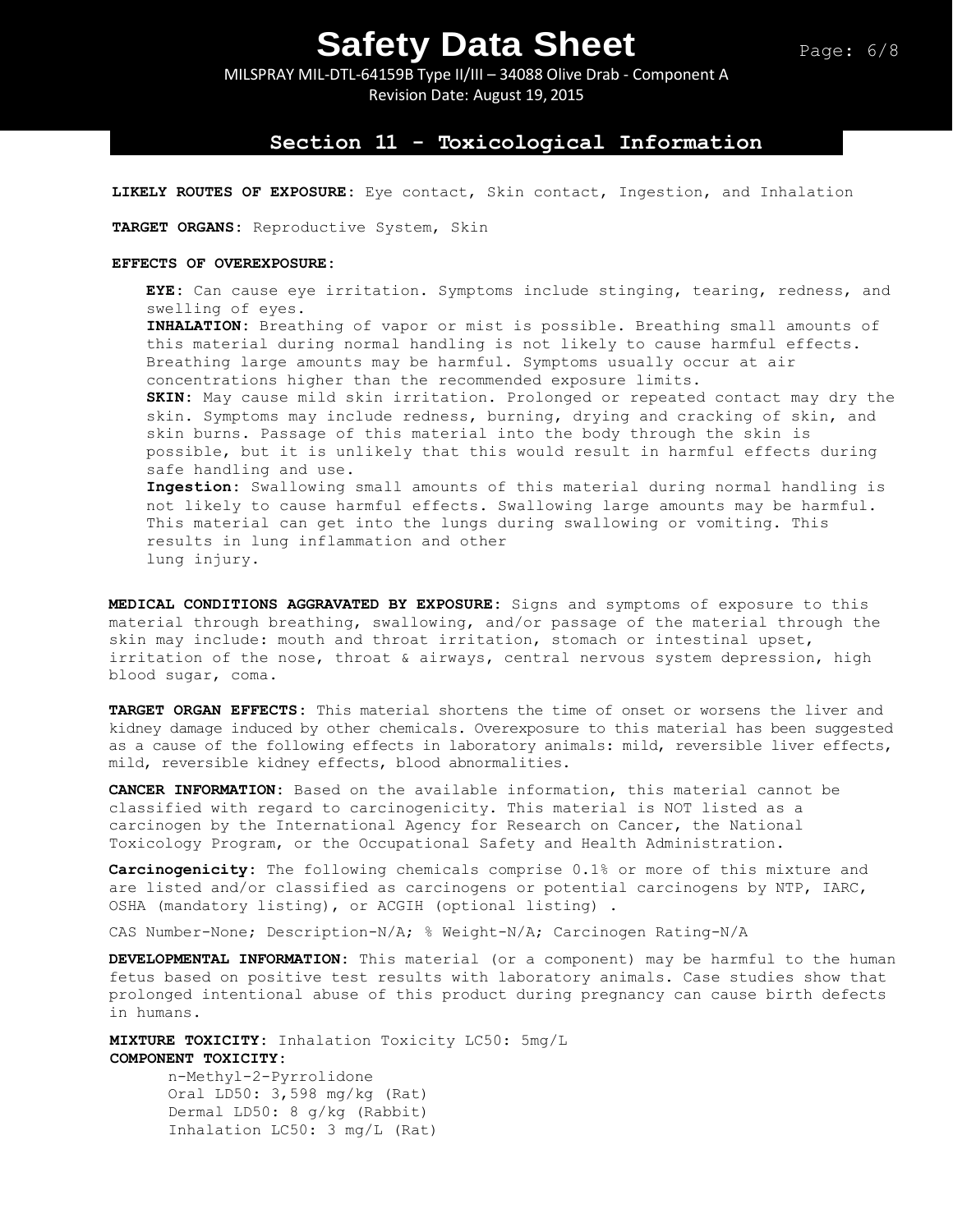MILSPRAY MIL-DTL-64159B Type II/III – 34088 Olive Drab - Component A Revision Date: August 19, 2015

# **Section 12 - Ecological Information**

#### **ENVIRONMENTAL EFFECTS:** Not available.

### **Section 13 - Disposal Considerations**

As the US EPA, state, regional, and other regulatory agencies may have jurisdiction over the disposal of your facility's hazardous waste, it is incumbent upon you, the hazardous waste generator, to learn of and satisfy all the requirements which affect you. Dispose of the hazardous waste at a properly licensed and permitted disposal site or facility. Ensure conformity to all applicable hazardous waste disposal regulations.

The US EPA Hazardous Waste Numbers which follow are applicable to this unadulterated product if the product enters the "waste stream." Refer to Title 40 of the Code of Federal Regulations, Part 261 (40 CFR 261). This part of the Code identifies solid wastes which are subject to regulation under various sections of the Code and which are subject to the notification requirements of Section 3010 of the Resource Conservation and Recovery Act (RCRA).

# **Section 14 - Transport Information**

#### **DOMESTIC (USDOT):**

Proper Shipping Name: Non-Hazardous Water Base Paint Hazard Class: Not applicable. Packing Group: Not applicable. Quantity: Not applicable.

### **Section 15 - Regulatory Information**

Other regulatory information is listed where applicable.

**State of California Safe Drinking Water and Toxic Enforcement Act of 1986 (Proposition 65):** WARNING! This product contains the following chemicals which are listed by the State of California as carcinogenic or a reproductive toxin:

872-50-4 n-Methyl-2-Pyrrolidone 1 to 5 %

13463-67-7 Titanium Dioxide 5 to 10 %

**Commonwealth of Massachusetts "Right to Know":** This product contains the following toxic or hazardous substances which appear on the Massachusetts Substance List:

n-Methyl-2-Pyrrolidone 1 to 5 %

Titanium Dioxide 5 to 10 %

**New Jersey Worker and Community Right To Know Hazardous Substance List:** The following substances appear on the New Jersey Right To Know Hazardous Substance List:

n-Methyl-2-Pyrrolidone 1 to 5 %

Titanium Dioxide 5 to 10 %

**Commonwealth of Pennsylvania Worker and Community Right-To-Know Act:** This product contains the following chemicals which appear on the Pennsylvania Hazardous Substance List:

872-50-4

13463-67-7

#### **EU Risk Phrases**

**R43**: May cause sensitization by skin contact